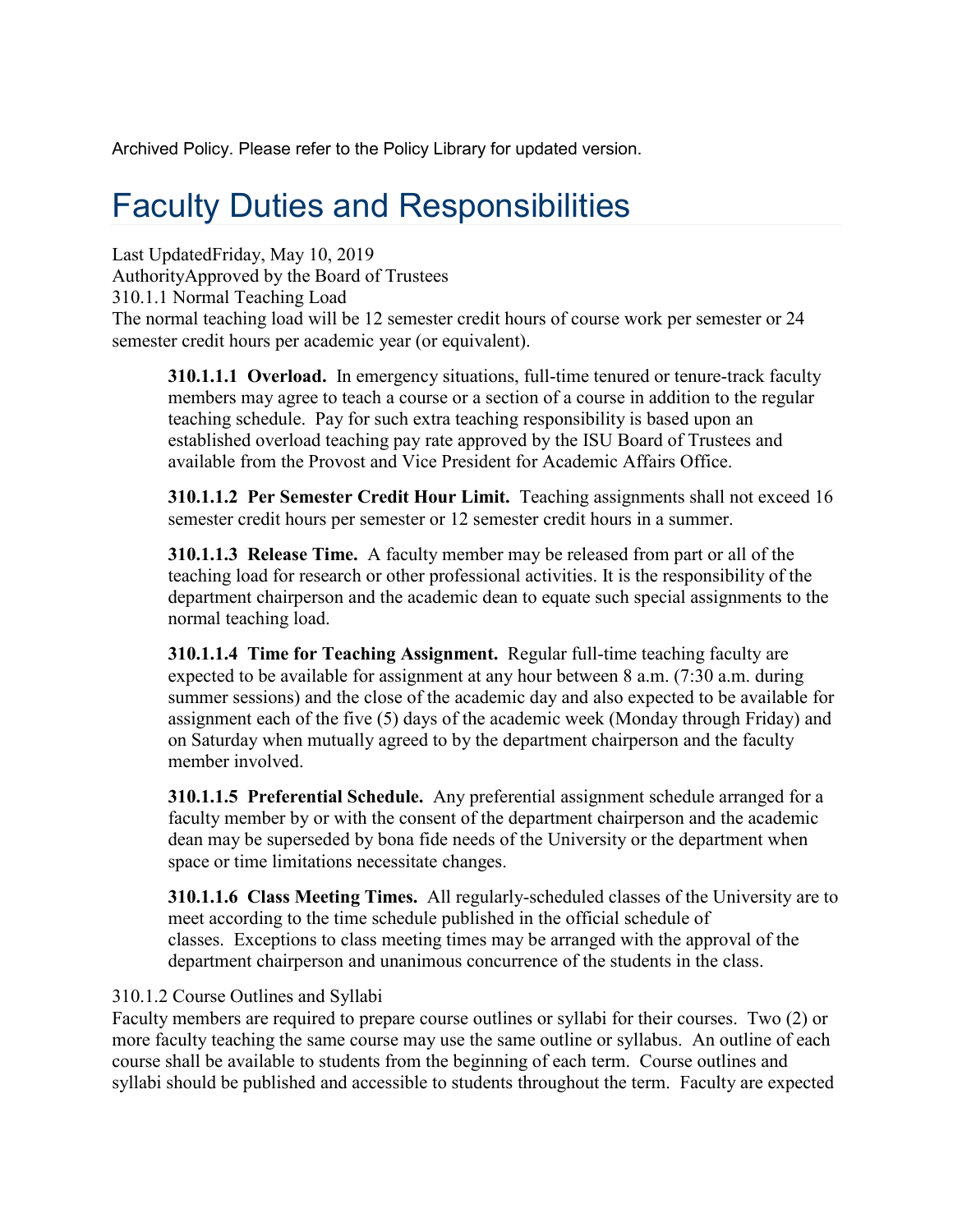to inform students of revisions to the information provided in course outlines and syllabi when they are made.

**310.1.2.1 Required Elements.** Each outline and syllabus shall provide information that facilitates communication and promotes student success. This shall include: University contact information for the faculty member and the department in which the course is offered; faculty office hours; a list of required course texts and materials and how they will be used in the course; an explanation of how course grades will be determined; and an explanation for assignments requiring more than two weeks for grading. Faculty are encouraged to review department and College guidelines for preparation of course outlines and syllabi.

**310.1.2.2 College and Departmental Required Elements.** Colleges and/or departments may establish additional required elements on course outlines and syllabi through appropriate governance processes.

# 310.1.3 Methods of Instruction

Specific or uniform methods of instruction are not prescribed. Faculty are expected to adapt their methods to the nature and content of each course. Selection and organization of content of particular courses and the development of departmental curricula are faculty responsibilities. Teaching methods are the responsibility of the individual faculty member.

**310.1.3.1 Course Evaluations.** The quality of teaching will be given high priority in performance evaluations. Multiple methods of evaluation are appropriate, but all courses must be evaluated by students using a common pool of items selected by the university, and if appropriate, the college and department; faculty are encouraged to supplement with items that assess the unique characteristics of their courses. Course evaluations will be collected via software purchased by the University. Results of course evaluations will be made available to the faculty member; summary results of the evaluations for each section will be made available to the appropriate Department Chair and academic Dean(s). (Note: Effective Fall 2015).

**310.1.3.2 Instructional Evaluation.** Evidence of teaching effectiveness is required in the pre-tenure and post-tenure/biennial review of Regular Faculty. While faculty are encouraged to include peer and chairperson evaluations in their review documents, student evaluations as referenced above (Section 310.1.3.1) must be included. Similarly, department assessments of student course evaluations shall be submitted and considered in the annual review of Temporary Faculty (i.e. full- and part-time Lecturers, including those also holding an EAP or other staff position).

**310.1.3.3** Faculty are further encouraged to avail themselves of the services of the Faculty Center for Teaching Excellence, which provides an array of opportunities to facilitate professional development of teachers.

## 310.1.4 Final Examinations

The final examination schedule is prepared by the Provost and Vice President for Academic Affairs Office. The two-hour final examination period assigned is part of the total commitment required for completion of a course, and it is scheduled to provide a longer class period for the administration of a comprehensive examination. Exceptions may be made in courses in which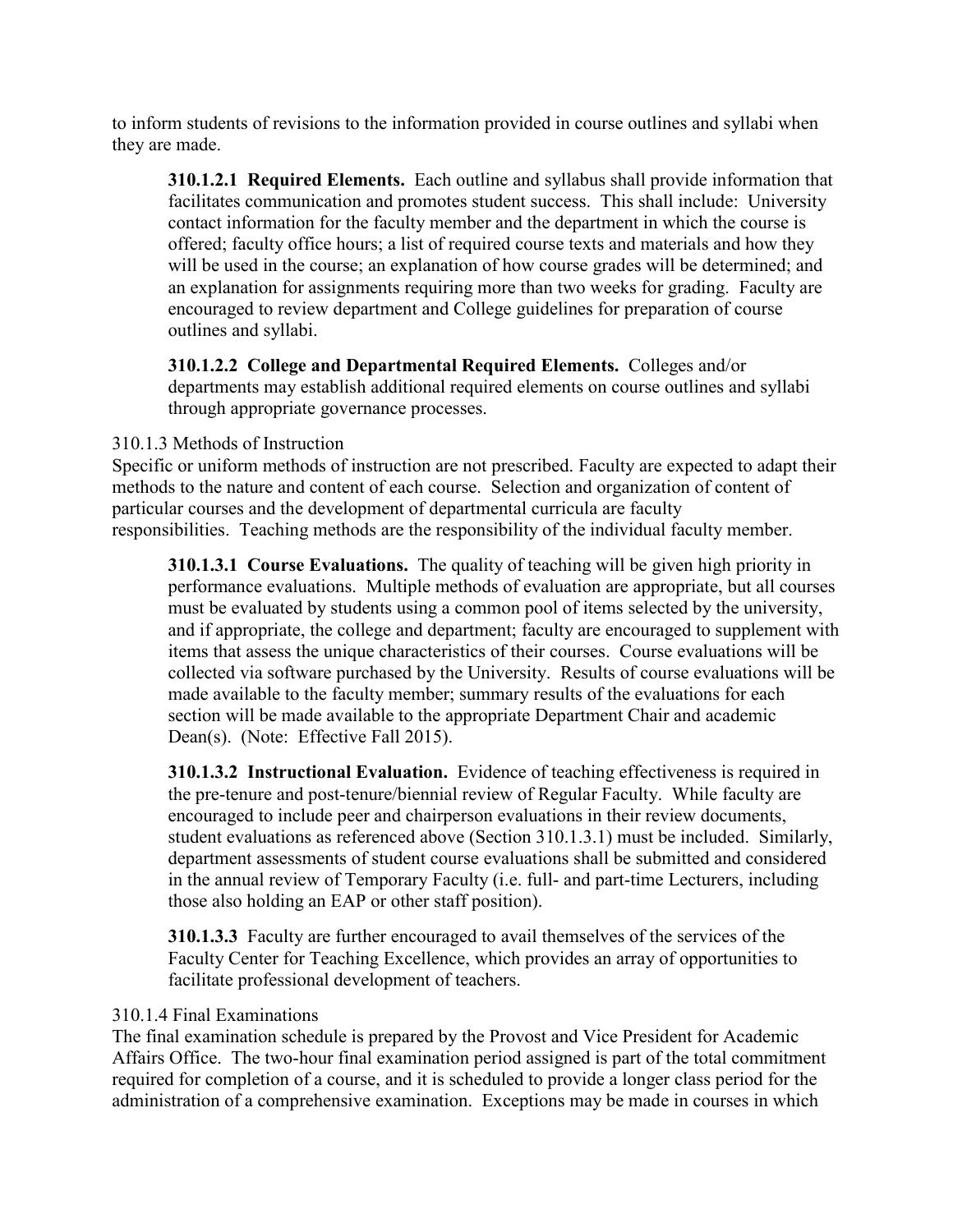student projects, term papers, demonstrations, or performances are more suitable measures of achievement.

**310.1.4.1 Missed Final Examination.** No student shall be excused except for illness or a conflict with a legitimate University activity, in which case the faculty member may require that the excuse be approved by the appropriate academic dean. Students are required to make up a missed final examination before the course grade is given. Other examinations and quizzes are given at the discretion of the faculty member. A faculty member may elect not to require a final written examination but is obligated to hold the class in session during the scheduled final examination time period.

**310.1.4.2 Schedule of Final Examinations.** All final examinations are to be administered according to the schedule published by the Office of the Provost and Vice President for Academic Affairs. Exceptions to the final examination schedule may be arranged with the approval of the department chairperson and the Provost and Vice President for Academic Affairs, provided that such changes do not conflict with other examinations of members of said classes, and provided that the students involved are notified at least two (2) weeks in advance.

**310.1.4.3 Study Week.** Study week is intended to encourage student preparation for final examinations given during the final examination week. Class attendance, however, is expected. No examination of any kind, including quizzes that count over four percent of the grade, can be given during Study Week. Assignments due during Study Week must be specified in the class syllabus handed out to students at the beginning of each semester. Online courses are treated, for the purpose of this policy, like all other courses. Courses of 11 weeks' duration or less are exempt from this policy. Examinations for laboratory, practicum, or clinical courses are permitted. \* Effective for the 2016-2017 review cycle.

**310.4.4.3.1 Notification of Violation of Study Week Policy.** The student is responsible for notifying the Student Government Association of a violation of any of the above terms. The Student Government Association will take the correct procedures for informing the faculty member and the academic department chairperson of the failure to comply with the terms of the Study Week Policy. The student's name will be confidential to the Student Government Association.

**310.1.4.4 Final Grades.** Final grades are due in the Registration and Records Office 48 hours after the end of the final examination period.

## 310.1.5 Grades and Standards

Setting standards and grading in classes is the responsibility of the faculty, and individual faculty members should be in a position to justify their grades. The basis of course grades shall be outlined in the syllabus as specified in Section 310.1.2.1 (above). Grades on all assignments will be posted in the time-frame specified in the syllabus (normally not to exceed two weeks unless otherwise specified, see Section 310.1.2.1) on the university's instructional computer system (currently Blackboard). Feedback other than grades (comments, notes, qualitative assessments) will be available to students along a similar timeline. Final grade distributions for all academic departments are available each semester. (Note: Effective Fall 2015).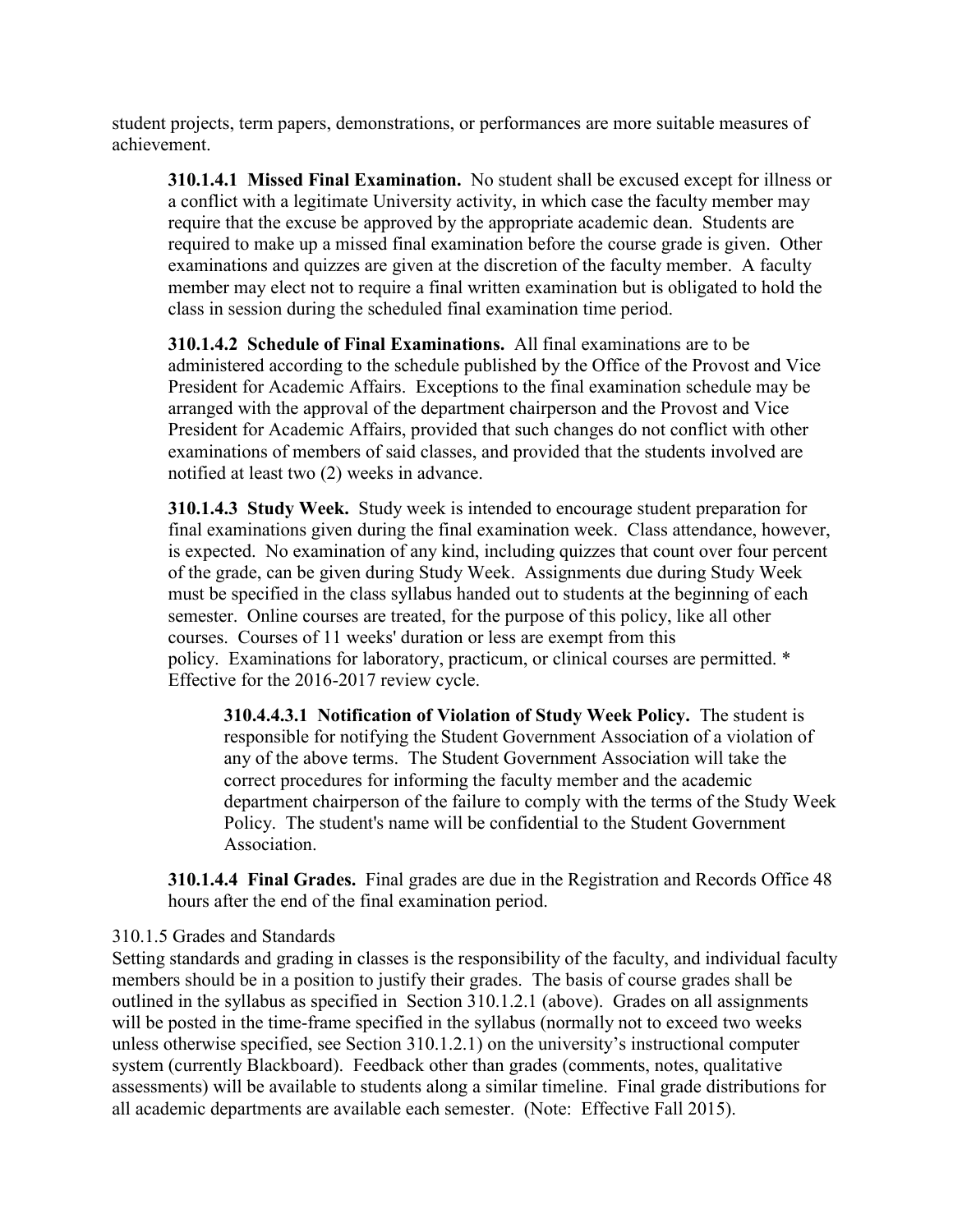**310.1.5.1 Change of Grade.** Faculty members may request a change of grade using a process established by the Registrar. A Change of Grade must be signed by the department chairperson and academic dean. Change of grades for graduate students are signed by the department chairperson and the Dean of the College of Graduate and Professional Studies. Change of grades cannot be processed for students whose degrees have been conferred. In the event that the instructor from whom students receive an IN or an IP grade is no longer employed by Indiana State University, cannot be contacted or is incapable of performance due to medical conditions, the disposition of students' eventual grades resides with the appropriate department chairperson.

## 310.1.6 Satisfactory/Unsatisfactory Grades

Undergraduate courses in which the primary requirements are professional practice may employ satisfactory/unsatisfactory grades designation. Appropriate courses for these grades will be determined by the school/college. When a course is so designated, the Provost and Vice President for Academic Affairs Office will be informed, an announcement will be placed in "Academic Notes," and a statement that a satisfactory/unsatisfactory grade will be given for the course will be inserted in the course description in the "Academic Notes."

# 310.1.7 Mid-Semester Change-of-Faculty

Occasionally, due to death, illness, or other unforeseen events, faculty may find themselves taking over instructional responsibility for a course after a class has already begun. In such instances, it is important that faculty respect the prior faculty member's syllabus as much as possible. While new faculty may add additional readings, they should not change the overall topic(s) covered in the class nor add additional costs for the students (i.e., requesting a change in textbook). New faculty may change the modes of assessment (e.g., essay vs multiple-choice exams) but must garner the approval of the department chair to make changes to the: 1. way(s) grades will be computed (e.g., the number and weighting of assignments and the grading scale), except as it might benefit the students' final grades (e.g., addition of extra-credit opportunities); and, 2. changes to rubrics for major assignments (e.g., term papers). Chairs will consider the academic integrity of the course when making this decision.

## 310.1.8 Graduate Committees

Candidates for various graduate degrees may elect or be required to complete a scholarly or creative project, thesis or dissertation.

# **310.1.8.1 Scholarly or Creative Project, Thesis, or Dissertation Committee.** The

chairperson or supervisor of the student's scholarly or creative project, thesis, or dissertation committee will be chosen under policies set by the departmental graduate faculty, by the joint action of the student, the department chairperson, and the appointee with the approval of the appropriate academic dean and will be formally appointed by the Dean of the College of Graduate and Professional Studies. Only faculty with graduate faculty status are eligible to chair, supervise or serve on scholarly project, thesis, or dissertation committees. Complete details for the preparation of the scholarly or creative projects, theses, and dissertations appear on the College of Graduate and Professional Studies website and are outlined in brief in the *Graduate Catalog*.

310.1.9 Student Academic Advising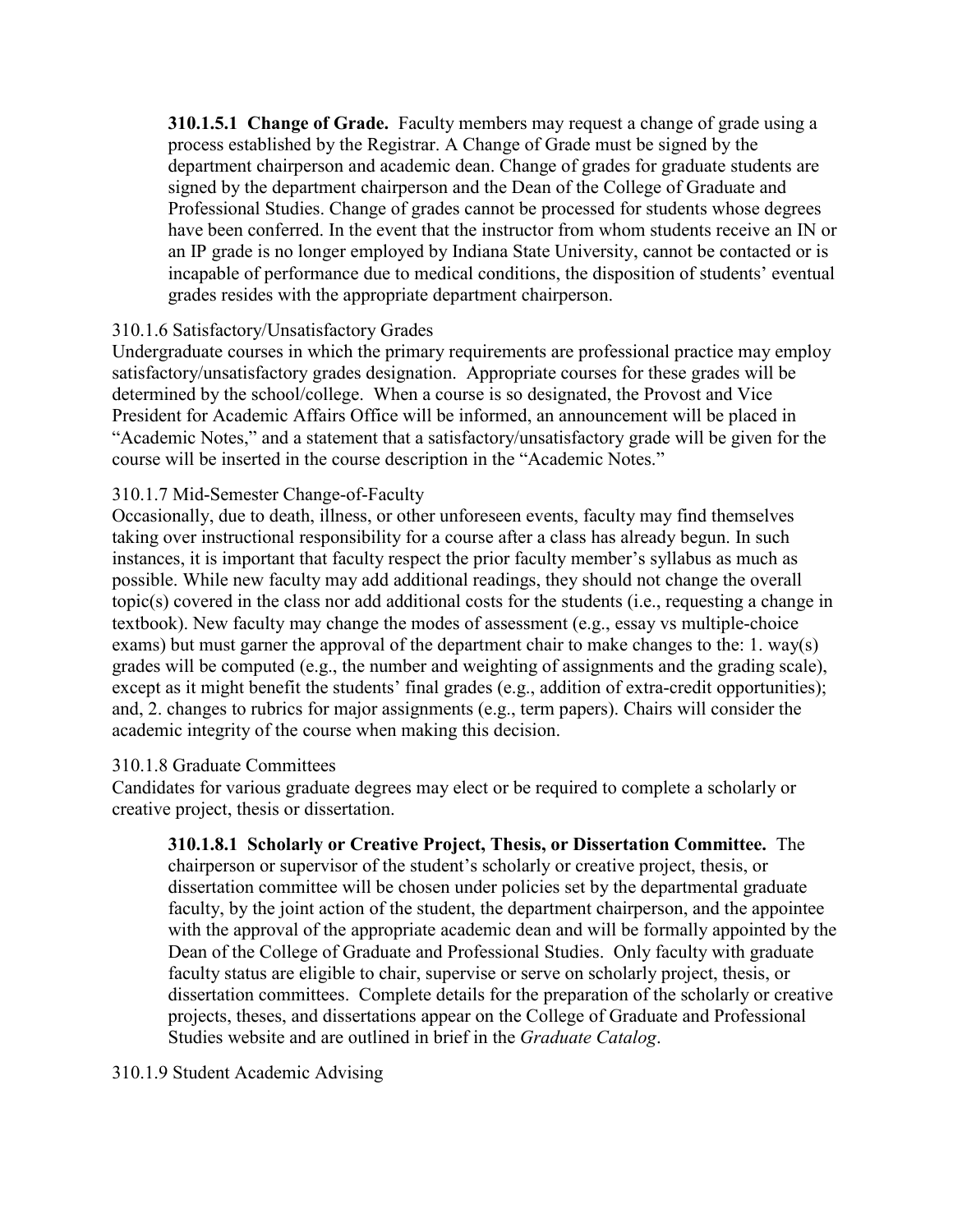Student academic advising is one of the regularly-assigned duties of many of the faculty. Academic deans are responsible for assigning advisors according to procedures established for each college.

**310.1.9.1 Role of Academic Advisors.** Students are urged to discuss academic problems with their academic advisors. Academic advisors assist in planning students' programs each semester and provide the advisement personal identification number (PIN) required to complete the registration process. Students are responsible for becoming familiar with the requirements of degree programs and to seek help from academic advisors whenever necessary. Faculty advisors provide information about the curricula of their departments as well as the general education program and graduation requirements of the University. Faculty advisors may review grade reports, keep records of the progress of their advisees, and alert advisees of deficiencies. Advisors arrange for conferences as needed with students having academic difficulties. Faculty office hours for advising appointments must be posted by advisors and recorded in their departmental offices.

310.1.10 Deleted December 16, 2016

310.1.11 Deleted December 16, 2016

310.1.12 Textbooks

Textbooks and other materials are selected by the faculty primarily to promote student learning. Because there are affordability and course outcome issues that must be considered, the selection of textbooks and other materials must be selected in accordance with the foregoing policies as well as departmentally-approved policies. The departmental chairperson is responsible for selection facilitation and implementation in accordance with the provisions of this section. The goals of these textbook policies are to comply with applicable laws, facilitate student procurement of textbooks, address textbook affordability, and ensure instructional quality.

#### **310.1.12.1 Definition, Selection, Ordering, & Conflict of Interest.**

a. The course schedule for a term will be published by October 1 and March 1; and Textbook and non-sharable required materials selection deadlines will be October 15 and March 15 (for Spring; and Summer and Fall terms respectively).

b. It is the responsibility of administrators and department chairpersons to make resource allocations and course assignments so as to facilitate timely adoptions.

c. All textbook and materials orders will be placed through the academic department. The chairperson will review for compliance with these policies and supervise the placing of orders.

d. For the purposes of this policy the term "textbook" shall be defined as the central text associated with significant expense and shall not include readings or other ancillary and inexpensive texts.

e. Department chairpersons shall consult with appropriate faculty (ordinarily those most responsible for teaching a course or subsequent courses in a sequence) to select a "default" text. Default texts will be ordered by chairpersons in cases of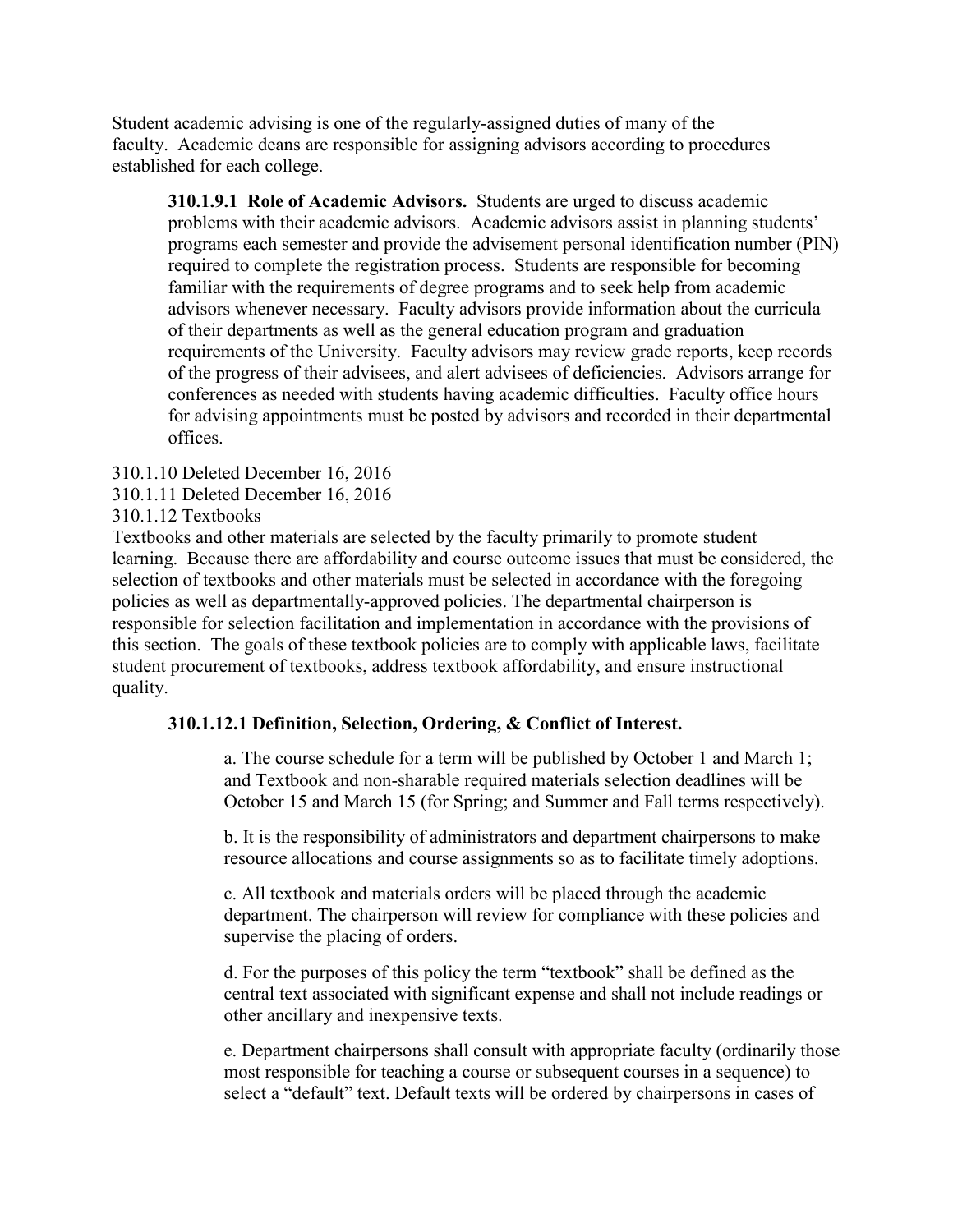late decisions, resignations, illnesses, and late faculty appointments and/or assignments. Chairpersons shall select a text for sections with no assigned instructors when no default has been identified. It is expected that the default textbook will be among those used for another section of the course if any. Faculty shall be precluded from changing textbooks orders for that term.

f. Except in cases where a department has an approved policy regarding a common textbook for a multi-section course, individual faculty who are deemed by the Chairperson likely to teach a section of a multi-section course for every term of the selection period may choose alternative textbook(s) and materials as long as they do not exceed the cost of the default selection(s) and the order is made by the deadline.

g. To minimize possible conflict of economic interest in textbook selection, recommendations for selection of basic or supplementary textbooks authored by ISU faculty must include the approval of the department chairperson or the responsible dean, if appropriate. A statement must accompany such recommendation indicating (a) that no other textbooks containing material appropriate to the course are available, or (b) that if other textbooks are available, the textbook selected is deemed most appropriate.

#### **310.1.12.2 Other (non-sharable) Required Materials.**

a. Non-sharable required materials include products or services that;

1. Students must purchase as a required element in the course.

2. Cannot be shared by students nor, once used, transferred to another student.

3. Cannot be accessed through a shared university system or license.

4. Cannot be purchased except through the bookstore or other specified provider.

b. Costs of required purchases of non-sharable materials must be justified and reported to the chairperson and approved by the Provost. Once approved, such materials may continue to be used in subsequent semesters as long as the cost remains at or below 125% of the initially-approved amount.

c. The process and timeline for selection of non-sharable resources shall follow that of textbooks.

**310.1.12.3 Appeals.** Appeals by faculty under this policy will be adjudicated by the Student Affairs Committee of the faculty member's college or the appropriate committee designated by the governing body of the college to handle student issues.

#### 310.1.13 Faculty Absences

Any faculty member who cannot meet a scheduled class or laboratory period must notify the department chairperson concerning the absence before the class is to meet. It is necessary that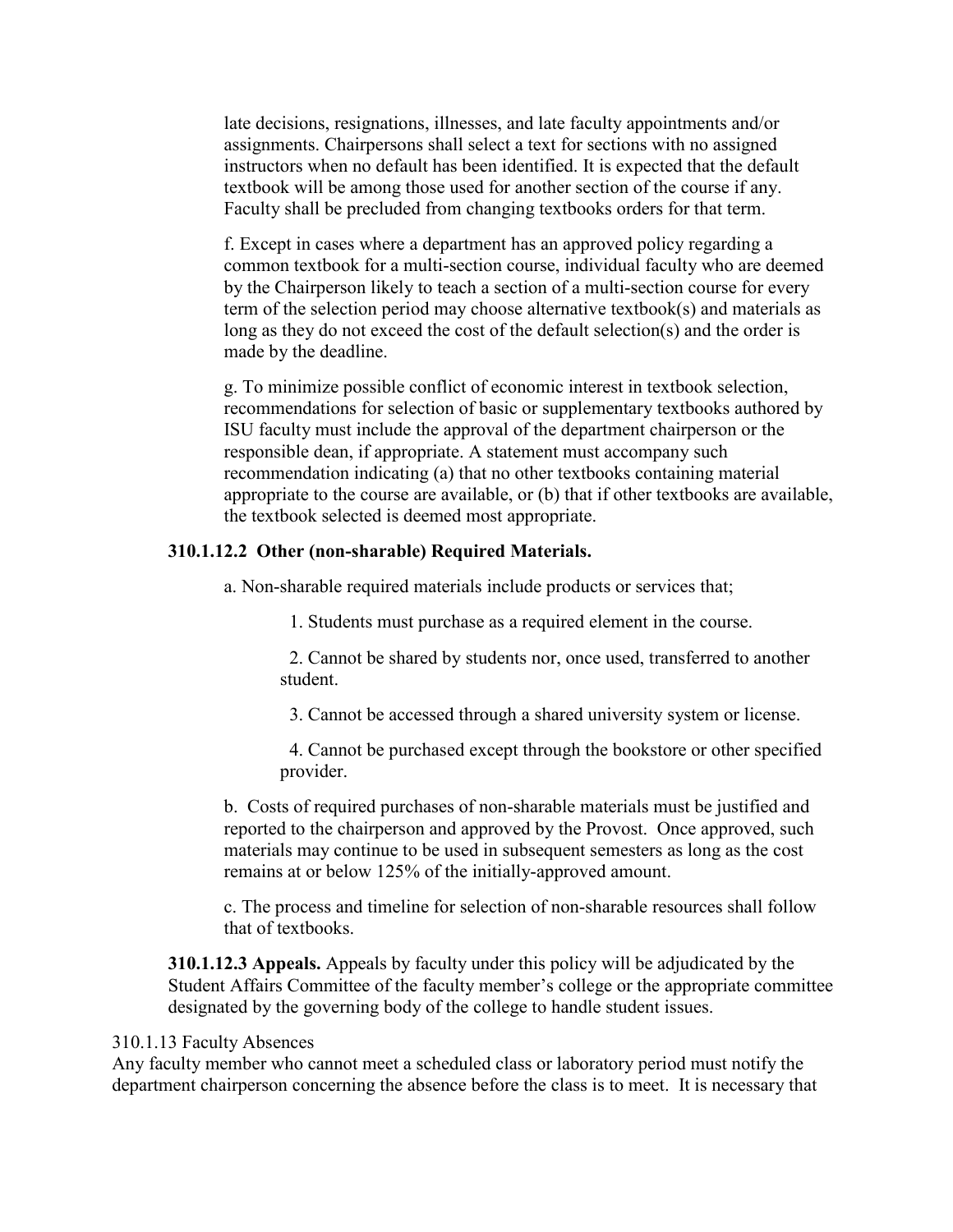proper arrangements be made for class work to continue. For payroll purposes all absences are to be reported on the Time Recap Sheet.

310.1.14 Class Attendance and Reporting

Faculty members are expected to assume the following responsibilities:

a. Publish attendance requirements to each class and inform students of consequences of absences from class.

b. Give students an opportunity to meet class obligations, based upon the faculty member's evaluation of the student's reason for absences.

1. Excuse absences that are a consequence of civic or other mandates (e.g. jury duty, court subpoena, military obligations) or, when appropriate documentation is provided, absences associated with academic requirements of other departments (e.g. participation in a conference) or university-sponsored athletic events in which the student is a participant (faculty should expect that other departments will consider the impact on other faculty's class when requiring absences).

2. Make arrangements with students who request them to accept graded assignments that are or will be missed. Faculty may require that assignments be turned in prior to any excused, planned absence; faculty may deduct attendance or participation points from students' whose absence is not excused.

c. Permit only those students who are officially enrolled to attend class.

d. Keep students on class listings unless officially dropped; retain sufficient record of performance to assign grade to any student who ceases attending but does not officially drop/withdraw from the course.

e. Report nonattendance of any student as required by institutional policy and state/ federal regulations (e.g., 3-week attendance reports; interim or final grade reports). Last date of attendance will be required for any failing or incomplete/in progress grade.

# 310.1.15 Field Trips

Field trips can be an integral part of the course requirements and may enhance students' education. To avoid undue conflicts and interruptions in other classes, faculty members are urged to follow procedures:

a. Inform the students of the field trip(s) early in the semester so that they may plan for their absence(s).

b. Provide students with forms containing destinations, purpose of the trip, dates, hours leaving from and returning to the campus, and the faculty member's signature.

c. Send list of students' names with the information in b. above to the appropriate dean and publicize information concerning the field trip at least one (1) week before the trip.

d. It is further suggested that faculty members should not arrange a field trip during the last five (5) class days of the semester or during finals week. Students on field trips are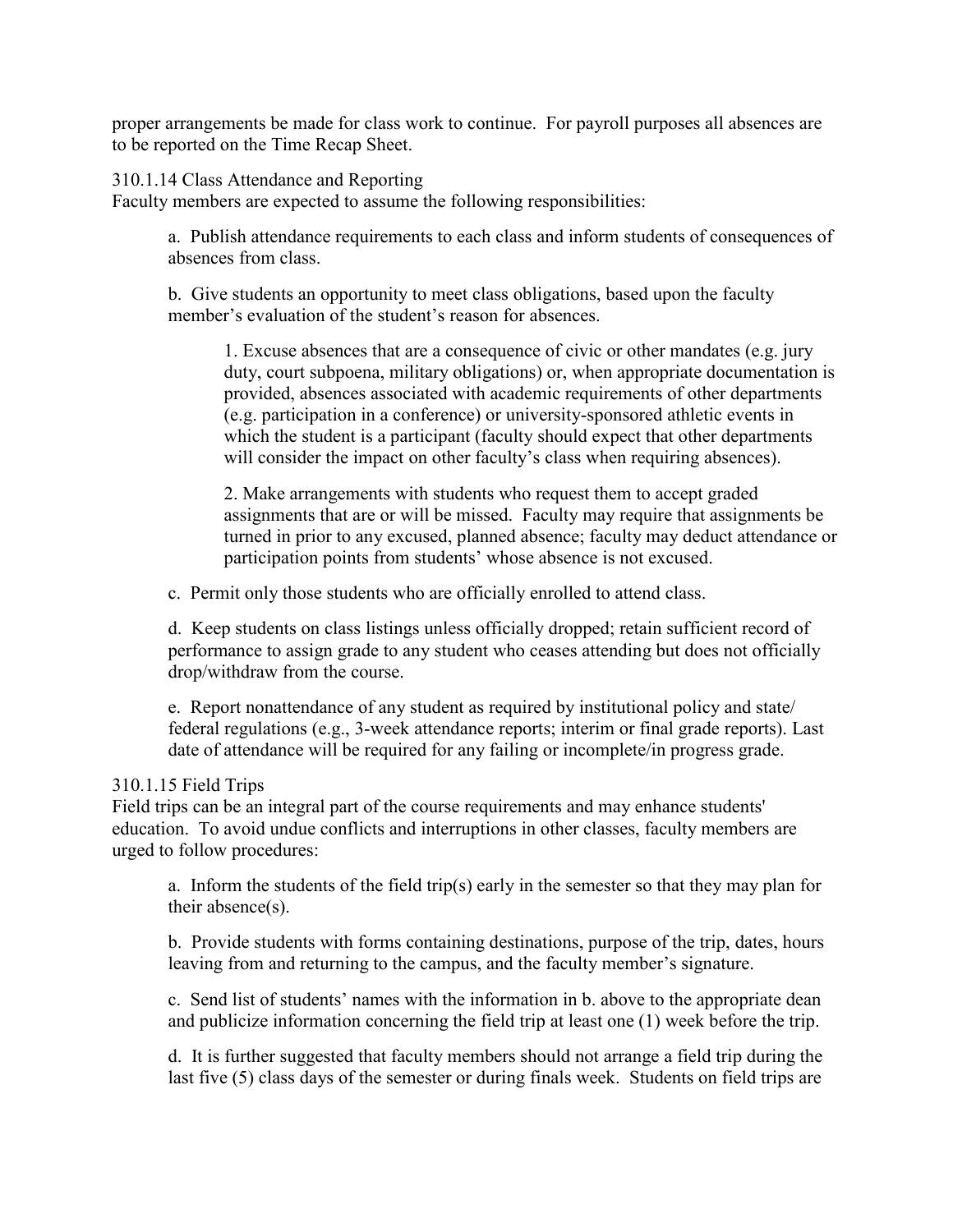not excused from assigned work in other courses and are responsible for consulting with faculty members before the planned trip.

# 310.1.16 Office Hours

Faculty shall be regularly available in their departmental/program offices for consultation with students, colleagues, or chairs according to the needs of department/program, courses of instruction, and academic advising. Faculty members shall notify the department chair of their office hours and shall post their hours on or near their office doors. Faculty teaching only distance courses should make themselves available to their students regularly through electronic means and notify students of their availability. Academic department offices shall normally be open each weekday from 8:00 a.m. to 4:30 p.m., excluding a break for lunch.

# 310.1.17 Telephone/Email

To facilitate their academic duties, ISU provides all faculty members with email and telephone access. Faculty are encouraged to inform students of their preferred method of communication. Faculty shall use their official University email address when conducting official ISU business. During academic terms in which they are under contract, faculty are expected to respond to inquiries by students or others in a timely fashion except on weekends, university holidays, or when other duties (e.g. contracted reassignment or leave, universityrecognized travel) or exceptional circumstances prevent. When they are not under contract, faculty shall relay inquiries relating to their professional duties to the Chair or other designee as soon as feasible (unless they choose to respond themselves).

# 310.2.1 Commencement Ceremonies

All faculty members are expected to participate in the commencement ceremonies and shall wear the appropriate academic apparel. Academic robes, caps and hoods may be rented through the University Bookstore. Commencement ceremonies are scheduled at the end of the fall and spring semesters (December and May).

## 310.2.2 Faculty Reports

Faculty members are responsible for reporting to their deans significant activities concerning teaching, research, publications, service to the University, and professional or community and public service. Deans will request this information be submitted through department chairpersons at appropriate intervals. The Faculty Report of Professional Activities form is to be used for this purpose with reporting based on the calendar year.

## 310.2.3 Sponsoring Student Organizations

All student organizations are required by the Student Government Association and the University to have faculty/staff sponsors. The sponsors are chosen by the organizations. The sponsor is required to endorse vouchers in accordance with the fiscal policies of the University and should sign, or permit his/her name to appear as sponsor on official room request forms.

**310.2.3.1 University Insurance.** Faculty/staff sponsors of student organizations are protected by university insurance in the event of suit for personal injury or property damage as long as the faculty/staff members are working within their responsibilities as sponsors. However, faculty/staff members may be held personally liable if they assume a role that is outside of the normal course of business of the student organization.

# 310.2.4 Committees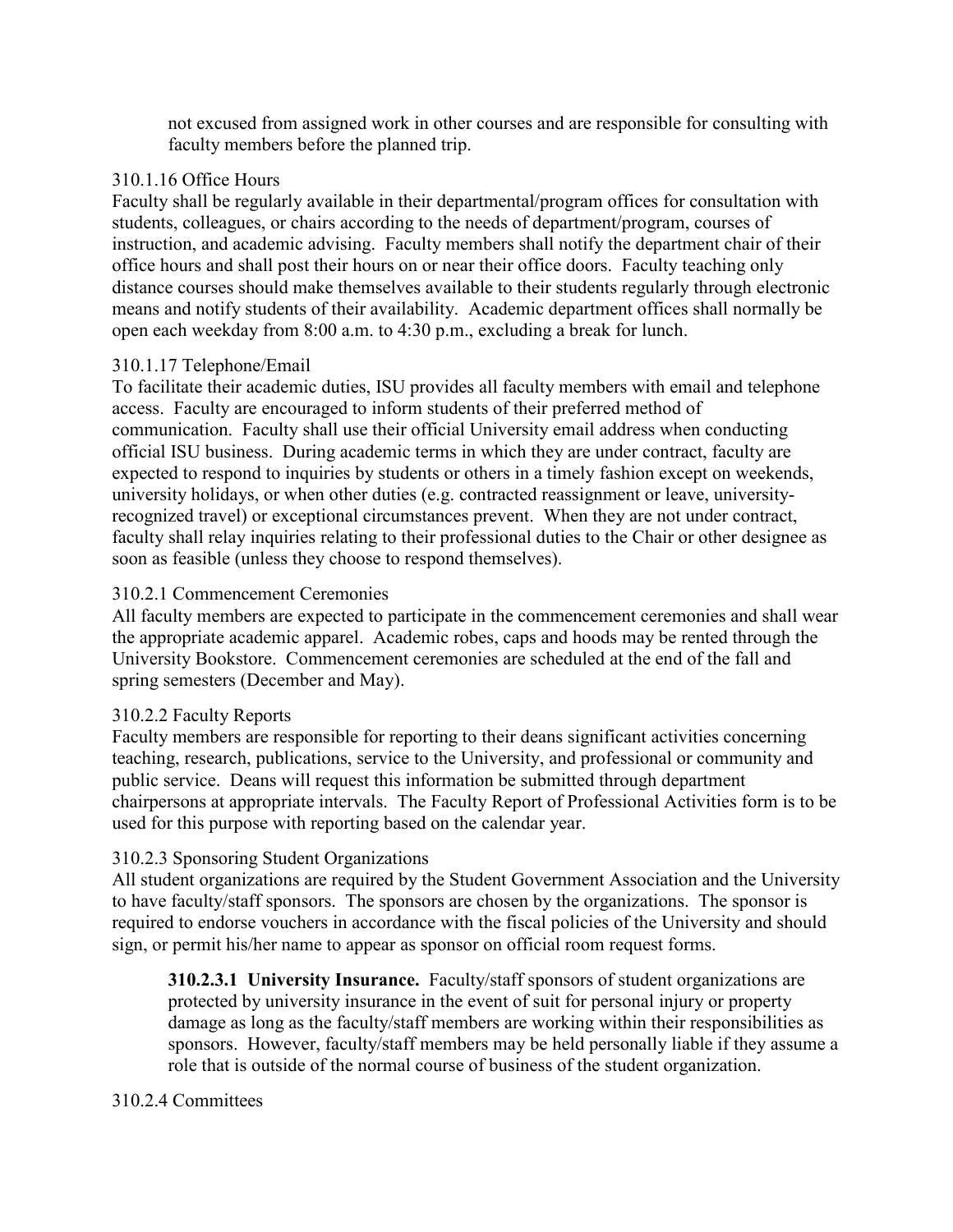Faculty members are appointed by the University Faculty Senate to its standing committees. Faculty membership on administrative committees and committees designed to deal with special problems may be by appointment or by election. Service on such committees is generally considered to be a part of the regular duty and responsibility of the faculty member.

# 310.2.5 Community/School Services

Faculty members frequently are asked to participate in various community/school activities as speakers or resource specialists. The University encourages such participation, which is at the discretion of the faculty member.

**310.2.5.1 Leaves.** When time is taken for these activities, the departmental chairperson should be informed so that proper arrangements can be made for any missed classes. (See [Policy 336, Leaves Without Pay\)](http://www.indstate.edu/policy-library/leaves-without-pay)

# 310.2.6 Alumni Services

The Alumni Affairs Office, in cooperation with the ISU Alumni Association, provides a variety of programs to interest, inform, and involve alumni of the University. Regional alumni clubs, school and departmental alumni organizations, homecoming, Founders Day, reunions, group travel, preparation and distribution of newsletters, and soliciting for the ISU Fund are among the programs to maintain and attract alumni interest and support. Essential to all programs is the maintenance of adequate biographical records of former students. University faculty and staff are encouraged to share in all areas of alumni relations and to utilize the records of the Alumni Affairs Office to maintain communication and to seek involvement of former students.

# 310.2.7 Professional Activities and Organizations

Recognizing that membership and participation in professional organizations and associations affords faculty members opportunities to contribute to the development of their disciplines, the University encourages all faculty members to be active in the professional organizations of their choice. Fees for individual memberships are not paid by the University.

**310.2.7.1 Conferences and Workshops.** For special conferences, institutes, and workshops for University faculty and administrative staff, the University may pay travel expenses, per diem, and fee charges for individuals. In some instances, individual faculty members or administrative staff are requested to attend if topics under discussion or consideration are of special interest to the University or if the University should be officially represented.

Name / OfficeOffice of the Provost and Vice President for Academic Affairs Phone(812) 237-2304

## Emai[lISU-PROVOST@indstate.edu](mailto:ISU-PROVOST@indstate.edu)

Office locationRankin Hall 200

Policy AdministratorOffice of the Provost and Vice President for Academic Affairs Link for contact / Policy Administrato[rhttps://www.indstate.edu/academic-affairs](https://www.indstate.edu/academic-affairs) Policy HistoryPolicy 310 was included in the 2001 University Handbook revision and was amended by the ISU Board of Trustees as follows: Section 310.1.1.1 amended on July 16, 2004 and Section 310.1.5.1 amended November 1, 2006; amended 310.1.1.4 on December 17, 2011; amended on September 6, 2013 Section 310.1.13, 310.1.12.1, 310.1.12.2, 310.1.12.3, and 310.1.12.4; Sections 310.1.2; 310.1.2.1; 310.1.2.2; and 310.1.3 amended on May 2, 2014; amended Sections 310.1, 310.1.3, 310.1.3.1, 310.1.3.2, 310.1.3.3, 310.1.5, 310.1.14, 310.1.16,